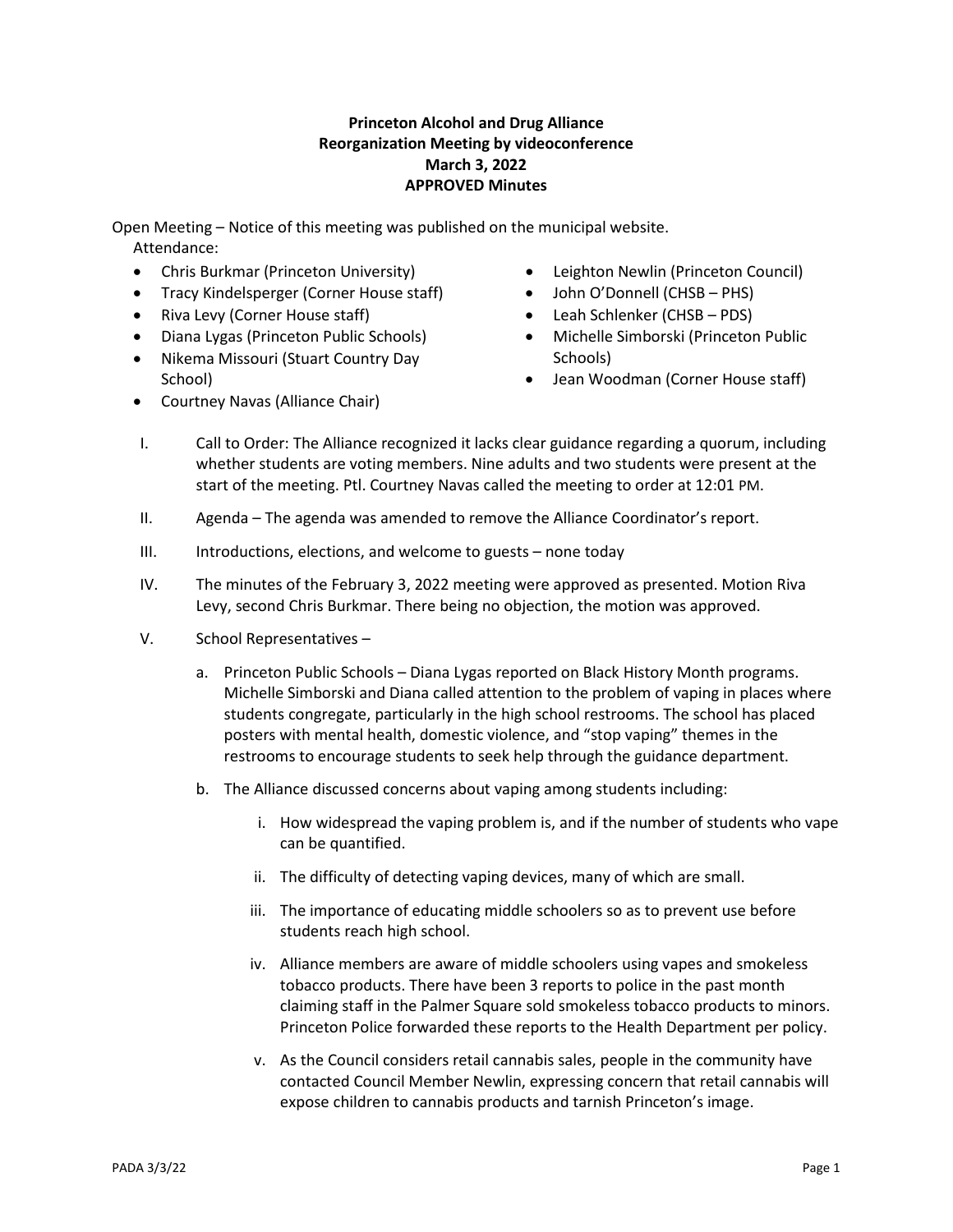- vi. Is the Alliance in a position to educate or provide data on underage usage?
- vii. Equity is also at issue in these matters.
- c. Hun No representative was available today.
- d. Princeton Day School No representative was available today.
- e. Stuart Nikema Missouri reported on the middle and high schools' upcoming Mental Health and Wellness observance. It will focus on self-care and DBT activities, including candle-making and therapy puppies, as well as speakers from Minding Your Mind [\(https://mindingyourmind.org/\)](https://mindingyourmind.org/).
- VI. Princeton Public Library No representative was available today.
- VII. Princeton University Chris Burkmar reported the University has not had severe cases of COVID-19 and that mask-optional policies will be announced shortly. The eating clubs have used a hybrid process to recruit new members.
- VIII. Princeton Council Liaison Leighton Newlin Council Member Newlin yielded his time, noting his contributions to the vaping and cannabis discussion during the school reports.
- IX. Law Enforcement Ptl. Courtney Navas reported that, in addition to the above report of underage tobacco purchases, there was one DWI arrest in February. Additionally, Princeton Police look forward to holding the summer Youth Academy for the first time since 2019. Middle schoolers will be able to participate as recruits; high school students can be counselors. Look for more information on Princeton Police social media or the municipal website [\(https://www.princetonnj.gov/373/Youth-Police-Academy\)](https://www.princetonnj.gov/373/Youth-Police-Academy) in April.
- X. Corner House Student Programs
	- a. Corner House Student Board John O'Donnell and Leah Schlenker reported the CHSB is conducting a survey of students from the four participating high schools about drug and alcohol use. Student leaders encourage participants to be honest about the survey so they can gain a good picture of actual usage.
	- b. Student Leadership Programs Riva Levy reported.
		- i. The Seniors-to-Seniors participants met online and offered many moving tributes about the program and what it has meant to participate. Both high school and adult seniors are enthusiastic about the program.
		- ii. Applications for next year's TAG (Teen Access Group) and GAIA (Growing Up Accepted as an Individual in America) programs are available to rising juniors. Students should contact their school counselors or Corner House.
		- iii. Corner House has begun offering Mental Health services in Princeton Middle School and Princeton High School under the terms of a grant for pandemic needs.
	- c. Outreach Programs No representatives were available today.
- XI. Board of Health No representative was available today.